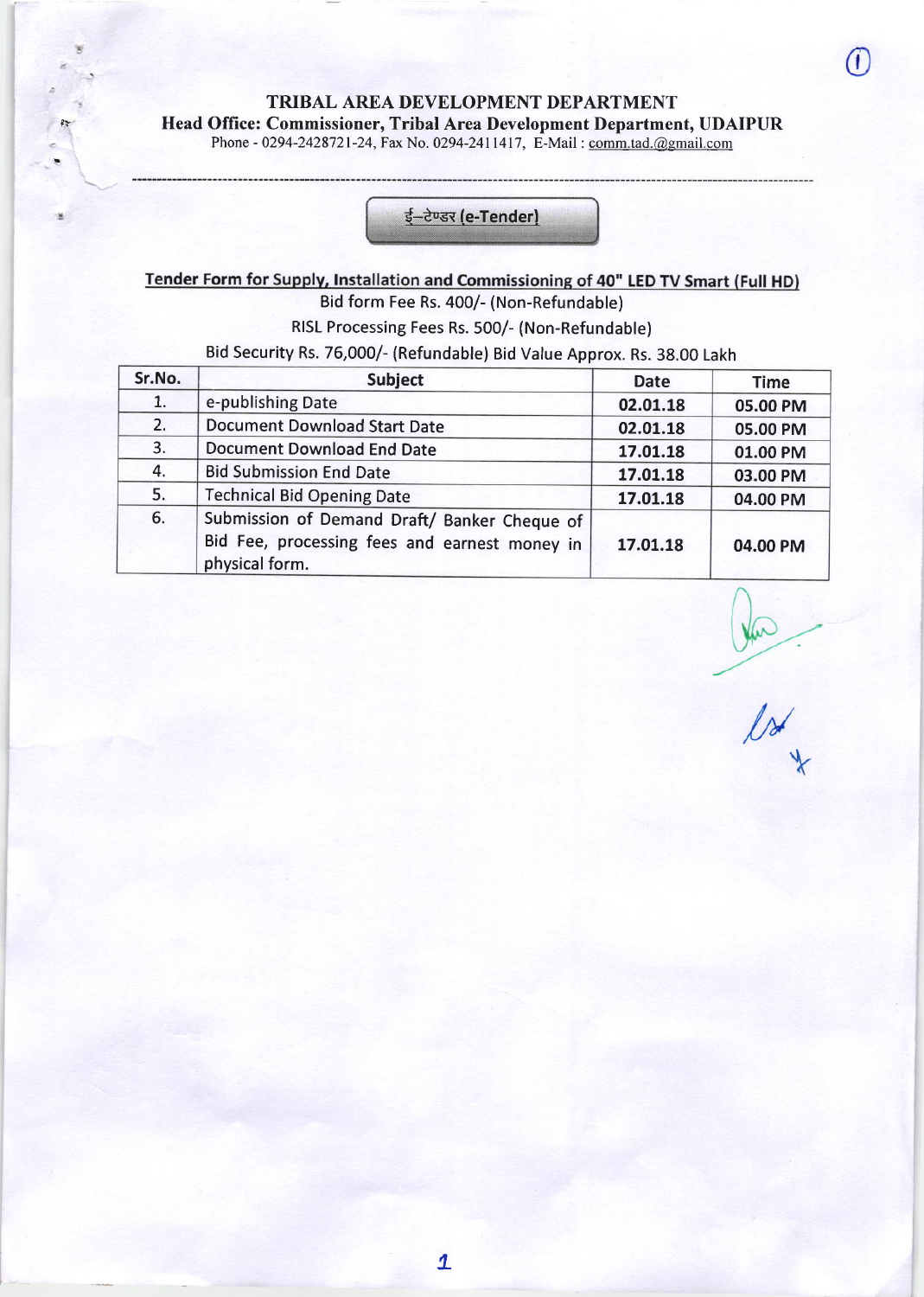#### राजस्थान सरकार

### कार्यालय आयुक्त, जनजाति क्षेत्रीय विकास विभाग, उदयपुर

#### **Terms & Conditions:-**

- 1. बोली प्रपत्र शुल्क, बोली बयाना राशि, प्रोसेसिंग शुल्क की राशि के बिना प्राप्त बोली पर कोई विचार नहीं किया जावेगा।
- 2. बोली से सम्बन्धित नियम, शर्ते एवं बोली प्रपत्र http://eproc.rajasthan.gov.in एवं http://sppp.rajasthan.gov.in से डाउनलोड किया जा सकता है। बोलीदाता के द्वारा डाउनलोड किये गये बोली प्रपत्र का मूल्य रू. 400/- का डी.डी. एवं बोली बयाना राशि का डी.डी. आयुक्त, जनजाति क्षेत्रिय विकास विभाग, उदयपुर के नाम एवं प्रोसेसिंग शुल्क की राशि रू. 500 / - का डी. ड़ी. M.D., RISL, Jaipur के नाम से संलग्न कर तकनीकी बोली खुलने से पूर्व दिनांक 17.01.2018 को अपराहन 4.00 बजे तक आयुक्तालय में जमा कराना होगा ।
- 3. निर्धारित तिथि व समय के पश्चात प्राप्त बोली स्वीकार नहीं की जावेगी।
- 4. उक्त बोलियों को आंशिक या पूर्ण रूप से स्वीकार/अस्वीकार करने का पूर्ण अधिकार आयुक्त, जनजाति क्षेत्रीय विकास विभाग, उदयपुर को होगा।

# 5. तकनीकी बोली स्वीकार किये जाने हेतु अनिवार्य शर्तें :-

- (a) निर्धारित बोली बयाना राशि, बोली शुल्क एवं प्रोसेसिंग शुल्क।
- (b) बोली प्रपत्र (Bid Documents) ऑनलाइन।
- (c) बोली के साथ नवीनतम GST/VAT Clearance Certificate/Challan/tax Return ।
- (d) GST पंजीयन संख्या का प्रमाण पत्र स्वयं द्वारा प्रमाणित।
- (e) आयकर विभाग द्वारा जारी पैन नम्बर की प्रमाणित प्रति।
- (f) तकनीकी बोली प्रपत्र भरा हुआ तथा सम्बधित सभी परिशिष्ट व सभी दस्तावेज स्वयं द्वारा प्रमाणित किये होने चाहिये।
- (g) कय की जाने वाली वस्तु के लिए निर्माता / डीलर / अधिकृत विकेता होने का वैध प्रमाण-पत्र।
- (h) फर्म को गत 3 वर्षों (वर्ष 2014-15 से 2016-17) में राजकीय विभागों / संस्थाओं में राशि रू. 10.00 लाख की इलेक्ट्रोनिक्स सामग्री सप्लाई का अनुभव होना आवश्यक है। इस हेतु फर्म द्वारा कथादेश एवं संतोषजनक कार्य के प्रमाण पत्र की प्रति प्रस्तुत की जावें।
- (i) फर्म का गत 3 वित्तीय वर्षों (वर्ष 2014-15 से 2016-17) का औसत वार्षिक बिकी टर्नओवर राशि रू. 25.00 लाख से कम का नहीं होना चाहिये। इस हेतु फर्म द्वारा Balance Sheet (C.A. द्वारा प्रमाणित) एवं Annexure-F में C.A.का प्रमाण पत्र प्रस्तुत किया जावे।
- (j) कय की जाने वाली सामग्री की comprehensive on-site Warranty 1 वर्ष होगी। इस हेतु वारंटी सर्टिफिकेट प्रस्तुत किया जावे।
- 6. फर्म को अपना बैंक खाता संख्या मय आई.एफ.एस.सी. कोड, बैंक का नाम एवं शाखा अंकित की जानी होगी।
- 7. कय की जाने वाली सामग्री की सप्लाई एफ.ओ.आर. जनजाति क्षेत्रीय विकास विभाग के अधीन संचालित छात्रावास/आवासीय विद्यालय/आयुक्तालय, टी.ए.डी. (संलग्न सूची Annexure- H के अनुसार) में करनी होगी।
- 8. कार्य आदेश जारी करने के दिनांक से 45 दिवस की अवधि के भीतर फर्म द्वारा आईटम सप्लाई, स्थापना एवं कमिंशनिंग करना होगा। निर्धारित समयावधि में सामग्री सप्लाई नहीं करने पर नियमानुसार परिसमापित नुकसानी (L.D.) की कटौती की जावेगी।
- 9. तकनीकी बोली में सफल बोलीदाता की ही वित्तीय बोली पर विचार किया जावेगा।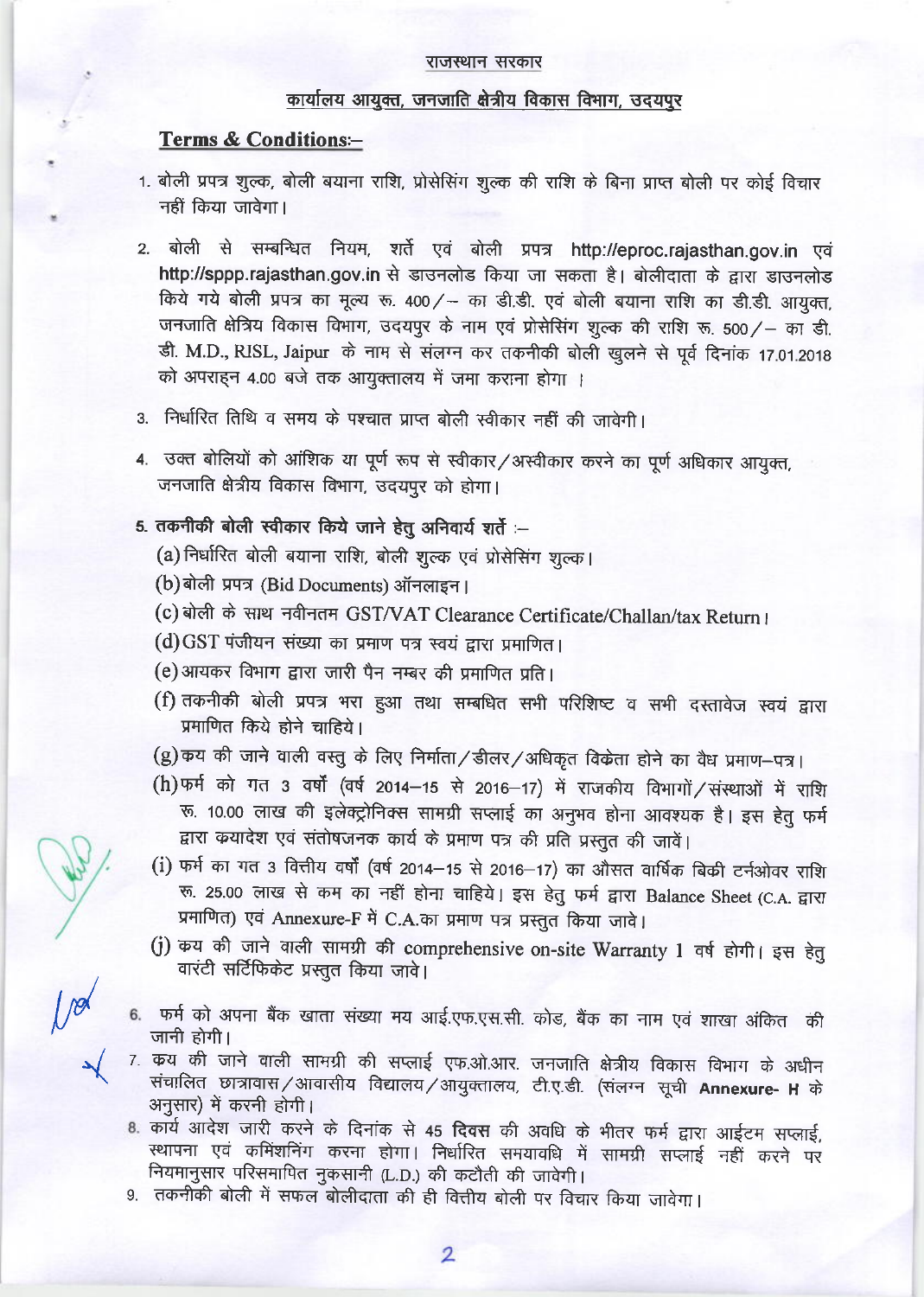- 10. बोली में आंमत्रित दरें अनुमोदित किये जाने की दिनांक से एक वर्ष की अवधि के लिये विधिमान्य होगी।
- 11. बोली प्रतिभूति / कार्य सम्पादन प्रतिभूति राशि में छूट के लिये आयुक्त, उद्योग विभाग, राजस्थान जयपुर के पास रजिस्ट्रीकृत कुटीर एवं लघु उद्योग विभाग उन मदों के सम्बन्ध में जिसके लिये वें इस रूप में रजिस्ट्रीकृत है, सामान का कय राजस्थान के उद्योग के अधिमान) नियम 1995 के नियम-8 के अनुसार अपेक्षित कार्यवाही जो वित्त (जीएफ एण्ड एआर) विभाग के आदेश कमांक : प1(1) वित्त/सा.नि.लेनि./2007 दिनांक 19.10.2010 परिपत्र संख्या 24/2010 में वर्णित है के अनुसार प्रस्तुत किया जाना अनिवार्य है। अन्यथा बोली बयाना / कार्य सम्पादन प्रतिभूति राशि में छूट देय नहीं होगा।
- 12. सामान/वस्तु की कय राशि अनुमानित है। अनुबन्ध अवधि के दौरान कय सामग्री की कुल कय अनुमानित कीमत से कम/अधिक हो सकती है। अधिकतम क्रय राज. लोक. उपापन में पारदर्शिता नियम 2013 के उपनियम 73 के अनुसरण मे निम्नानुसार होगी :-
	- 1. संविदा के अधिनिर्णय के समय, बोली दस्तावेजों में मूलतः विनिर्दिष्ट माल, संकर्मो या सेवाओं के परिमाण में बढोतरी की जा सकेगी, किन्तु ऐसी बढोतरी बोली दस्तावेजों मे विनिर्दिष्ट परिमाण के बीस प्रतिशत से अधिक नहीं होगी। यह बोली और बोली दस्तावेजों के इकाई मूल्यों या अन्य निंबधनों और शर्तो में किसी परिवर्तन के बिना होगी ।
	- 2. यदि उपापन संस्था परिस्थितियों में परिवर्तन के कारण उपापन की कोई विषयवस्तु उपाप्त नहीं करती है या बोली दस्तावेजों में विनिर्दिष्ट परिमाण से कम उपाप्त करती है तो बोली लगाने वाला बोली दस्तावेजों में अन्यथा उपबंधित के सिवाय, किसी भी दावे या प्रतिकर का हकदार नहीं होगा।
	- 3. अतिरिक्त मदों या अतिरिक्त परिमाणें के लिए पुनरादेश, यदि यह बोली दस्तावेजों में उपंबधित हो, संविदा में दी गयी दरों और शर्तों पर दिये जा सकेंगे यदि मूल आदेश ई–बोली आमंत्रित करने के पश्चात दिया गया था। प्रदाय या पूर्ण हाने की कालावधि भी आनुपातिक रूप से बढायी जा सकगी। पुनरादेश की सीमाऐं निम्नलिखित होंगी $=$

(क) संकर्मो की दशा में व्यष्टिक मदों की मात्रा का 50 प्रतिशत और मूल संविदा के मूल्य का 50 प्रतिशत, और

(ख) मूल संविदा के माल या सेवाओं के मूल्य का 50 प्रतिशत ।

13. विशेष परिस्थितियों में राज. लोक उपापन में पारदर्शीता नियम 2013 के नियम 74 के अनुसार कार्य Fair, Transparent and equitable manner से विमाजित किया जा सकेगा।

14. राज्य में दिनांक 26.01.2013 से राजस्थान लोक उपापन में पारदर्शीता अधिनियम 2012 व नियम 2013 प्रभावशील है। अतः इस बोली पर उक्त अधिनियम व नियम के सभी प्रावधान प्रभावशील होंगे।

बोलीदाता के हस्ताक्षर मय मोहर

E A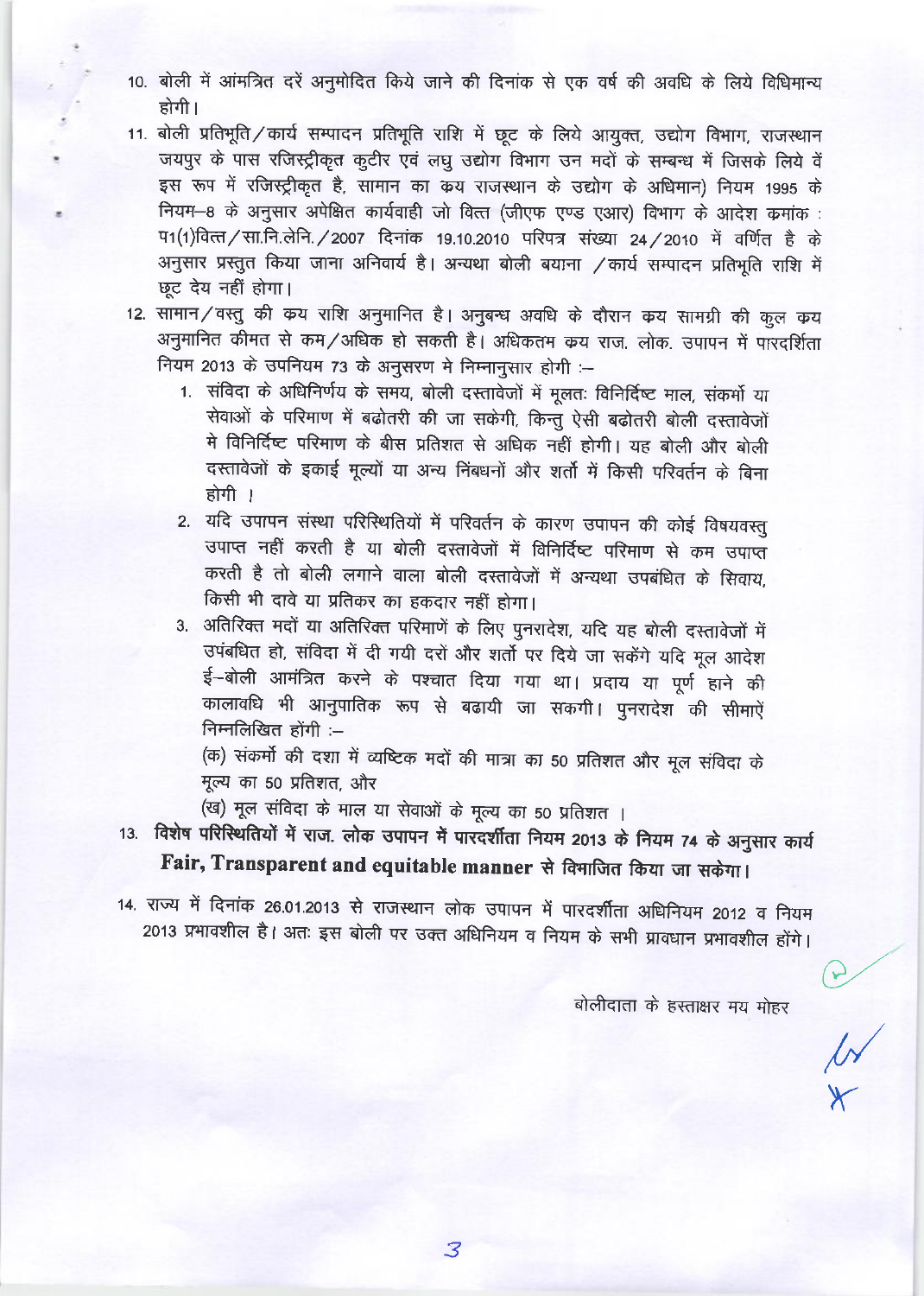### राजस्थान सरकार

# कार्यालय आयुक्त, जनजाति क्षेत्रीय विकास विभाग, उदयपुर

## Tender Form for Supply, Installation and Commissioning of 40" LED TV Smart (Full HD)

## Technical Bid Check list

| S.No.            | Type of Certificate & Other informations                                                                                                 | Yes/No | Date of<br>issue/validity |
|------------------|------------------------------------------------------------------------------------------------------------------------------------------|--------|---------------------------|
| $\mathbf{1}$     | Whether bid document fee submitted with e-bid<br>Provide details Banker Cheqe/DD No dt                                                   |        |                           |
| $\overline{2}$   | Whether Bid security submitted with e-bid<br>Provide details DD/Banker Cheque/Challan<br>receipt no dt amount                            |        |                           |
| $\overline{3}$   | Whether Bid Processing fee sumitted with e-bid<br>provide details DD/Banker Cheque/Challan<br>receipt no dt amount                       |        |                           |
| $\overline{4}$   | Annexure-F (Affidvit regarding acceptance of Bid<br>terms & conditions on Rs. 50/- non judicial<br>stamp paper.)                         |        |                           |
| 5                | Whether GST<br>registration certificate<br>is<br>submitted with e-bid                                                                    |        |                           |
| $6 \overline{6}$ | Whether sales tax/VAT/GST clearance certificate<br>is submitted with e-bid                                                               |        |                           |
| $\overline{7}$   | If tax clearance certificate is not issued by the<br>concerned govt. copy of the challan or tax<br>return be submitted with e-bid        |        |                           |
| 8                | Whether SSI registration certificate issued by<br>the govt. of Rajasthan is submitted with e-bid                                         |        |                           |
| $\overline{9}$   | Whether original manufacturer's certificate for<br>the item submitted with e-bid                                                         |        |                           |
| 10               | Whether<br>certificate<br>regarding authorized<br>dealer/authorized representative issued by the<br>manufacturer is submitted with e-bid |        |                           |
| 11               | Whether relevant ISO certification submitted<br>with e-bid                                                                               |        |                           |
| 12               | Annexure-G (Statement of turnvoer and balance<br>sheet)                                                                                  |        |                           |
| 13               | Supply<br>order<br>and<br>satisfactory<br>successful<br>completion certificate in last 3 year of amount<br>10.00 lakh                    |        |                           |
| 14               | <b>Warranty Certificate</b>                                                                                                              |        |                           |
| 15               | PAN Card self attessted copy                                                                                                             |        |                           |
| 16               | Scaned copy of Bid form and bid document (self<br>attested)                                                                              |        |                           |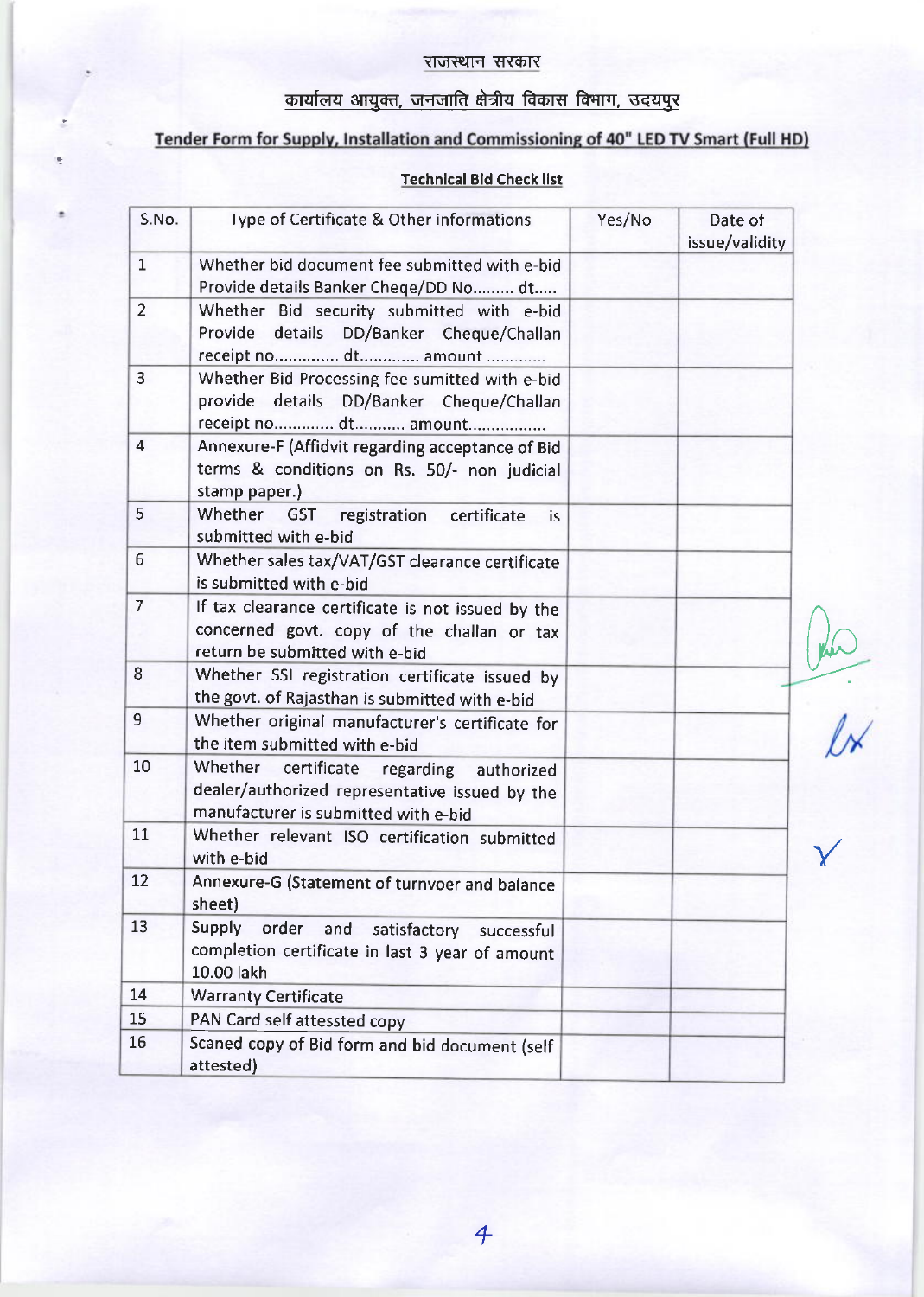# कार्यालय आयुक्त, जनजाति क्षेत्रीय विकास विभाग, उदयपुर

# परिशिष्ट "अ" (बोली प्रपत्र-क्वालिफाईंग बिड)

| बोली आमंत्रण सूचना क्रमांकः<br>दिनांक :--                                                                                                                                                                                                                                                                                                                                                                    |  |
|--------------------------------------------------------------------------------------------------------------------------------------------------------------------------------------------------------------------------------------------------------------------------------------------------------------------------------------------------------------------------------------------------------------|--|
| 1.                                                                                                                                                                                                                                                                                                                                                                                                           |  |
| (खाली स्थान मे उस आईटम का नाम लिखे, जिसके लिए बोली दी गई है)                                                                                                                                                                                                                                                                                                                                                 |  |
| ई-बोली प्रपत्र शुल्क रूपये 400 /-                                                                                                                                                                                                                                                                                                                                                                            |  |
| ऑनलाईन बोली प्रपत्र बेचने की अन्तिम तिथि–<br>1.00 बजे अपरान्ह तक<br>17.01.2018                                                                                                                                                                                                                                                                                                                               |  |
| ऑनलाईन बोली प्रपत्र जमा कराने की अन्तिम तिथि–17.01.2018<br>4.00 बजे अपरान्ह तक                                                                                                                                                                                                                                                                                                                               |  |
| ऑनलाईन तकनीकी बोली खोलने की तिथि –<br>4.00 बजे अपराहन<br>17.01.2018                                                                                                                                                                                                                                                                                                                                          |  |
| 1. बोली प्रस्तुत करने वाली फर्म का नाम एवं डाक का स्थाई पता                                                                                                                                                                                                                                                                                                                                                  |  |
|                                                                                                                                                                                                                                                                                                                                                                                                              |  |
|                                                                                                                                                                                                                                                                                                                                                                                                              |  |
| 2. किसको सम्बोधित की गई :– आयुक्त, जनजाति क्षेत्रीय विकास विभाग, उदयपुर                                                                                                                                                                                                                                                                                                                                      |  |
|                                                                                                                                                                                                                                                                                                                                                                                                              |  |
| दी गयी है।                                                                                                                                                                                                                                                                                                                                                                                                   |  |
| 5. हम आयुक्त, जनजाति क्षेत्रीय विकास विभाग, उदयपुर द्वारा जारी की गई बोली दिनांक<br>में वर्णित सभी शर्तो से तथा संलग्न शीट में दी गयी उक्त बोली की अतिरिक्त शर्तो से बाध्य होना<br>स्वीकार करते है। इनके सभी पृष्ठों पर उनके उल्लिखित शर्तो को हमारे द्वारा स्वीकार किये जाने के<br>प्रमाण में हमने हस्ताक्षर कर दिये है। हम राज्य सरकार के उपापन संबंधी अधिनियम/नियम आदेश से<br>आबद्व होना स्वीकार करते है। |  |
|                                                                                                                                                                                                                                                                                                                                                                                                              |  |
| रू.  के लिए जारी किया गया है, बयाना राशि के पेटे संलग्न प्रस्तुत किया जाता है।                                                                                                                                                                                                                                                                                                                               |  |
| 7 (क) आपूर्ति की जाने वाली सामग्री का विवरण, स्पेशिफिकेशन एवं अनुमानित मात्रा संलग्न<br>एनेक्सर-"E" के अनुसार है ।<br>(ख) सप्लाई की जाने वाली सामग्री की दरें ऑनलाईन BOQ sheet में अकिंत की गयी है।                                                                                                                                                                                                          |  |
| कार्य आदेश जारी करने के दिनांक से 45 दिवस की अवधि के भीतर फर्म द्वारा आईटम सप्लाई ,<br>$\cdot$ 8.<br>स्थापना एवं कमिंशनिंग कर स्थापित करना होगा।                                                                                                                                                                                                                                                             |  |
| 9.  ई—बोली में आमत्रिंत दरें अनुमोदित किये जाने की दिनांक से एक वर्ष की अवधि के लिये विधिमान्य<br>होगी ।                                                                                                                                                                                                                                                                                                     |  |
|                                                                                                                                                                                                                                                                                                                                                                                                              |  |

 $5\overline{}$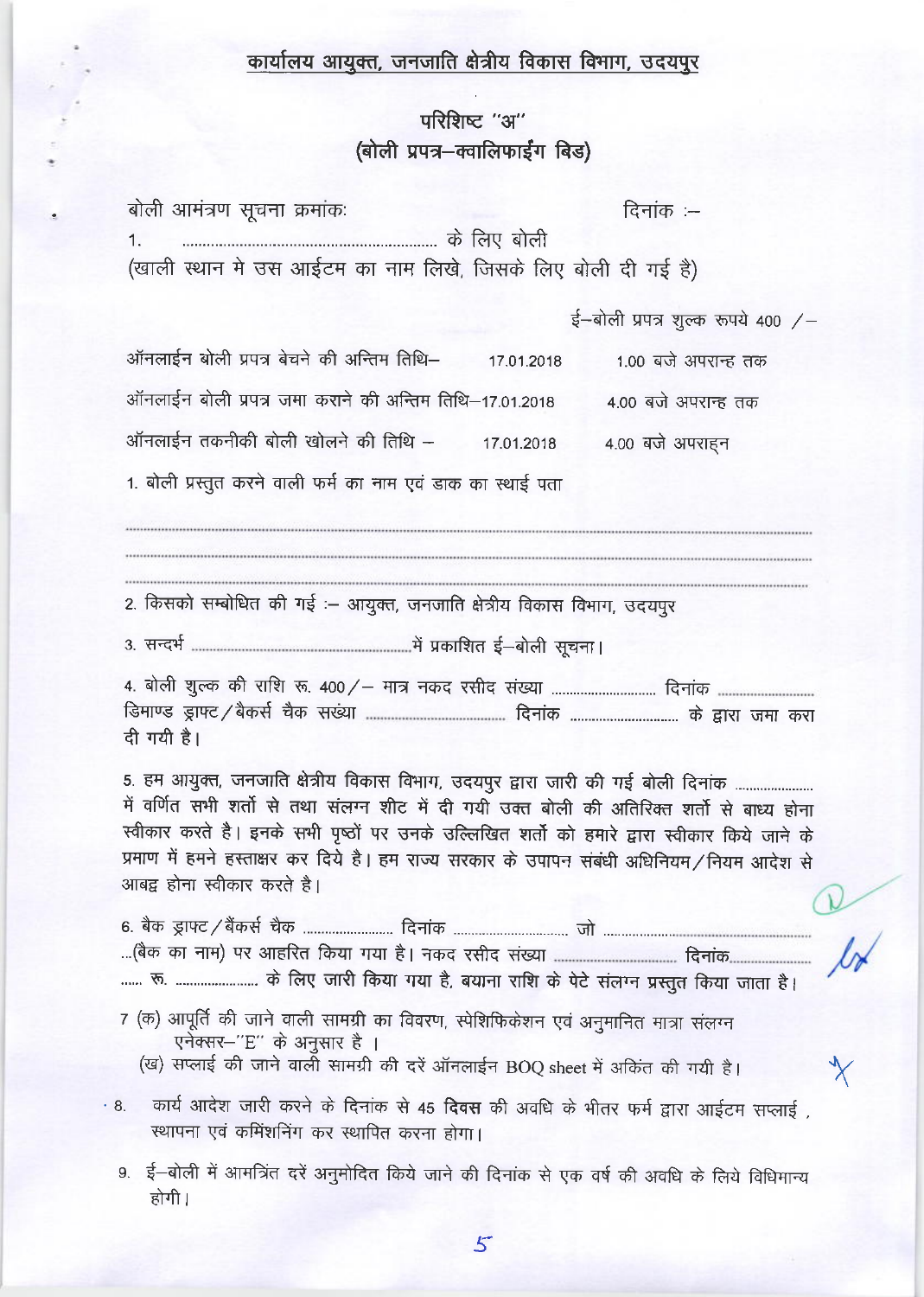- 10. ई-बोली के साथ नवीनतम कर चुकता प्रमाण-पत्र एवं पेन नम्बर एवं जी.एस.टी. नम्बर की प्रमाणित प्रति प्रस्तुत करना आवश्यक है।
- 11. विनिर्माता / डीलर आदि का घोषणा पत्र संलग्न है

बोलीदाता के हस्ताक्षर मय सील

- बोलीदाता का नाम  $1.$
- $2.$ डाक का पता

 $\tilde{z}$ 

 $3.$ 

> (घर)

ई—मेल—<br>स्थान—  $\overline{\mathbf{4}}$ दिनांक–

बोलीदाता के हस्ताक्षर मय सील

AXXX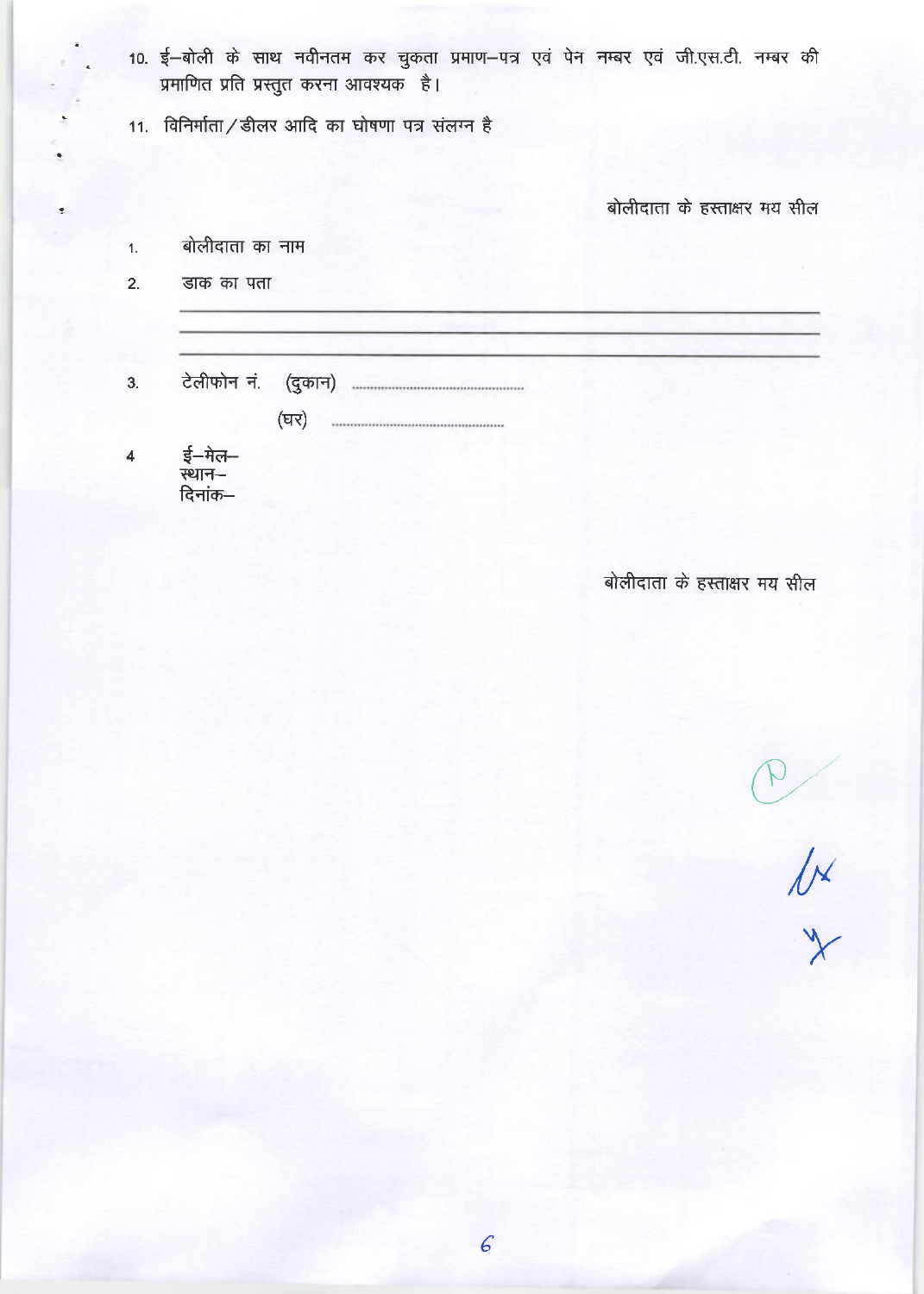# Details of Bidder:

| 1.   | Name of the Firm/Bidder                                                   |       |       |  |  |
|------|---------------------------------------------------------------------------|-------|-------|--|--|
| 2.   | Telephone No.                                                             | (Off) | (Fax) |  |  |
| 3.   | Mobile No.                                                                |       |       |  |  |
|      | e-mail ID                                                                 |       |       |  |  |
| 4.   | Office Address of the Firm                                                |       |       |  |  |
| 5.   | Constitution of the Firm whether/ Proprietorship/ Partnership/<br>Company |       |       |  |  |
| (a)  | In case of Proprietorship Firm :-                                         |       |       |  |  |
|      | Name, Father's Name and Residential address of the<br>Proprietor :-       |       |       |  |  |
| (b)  | In case of Partnership Firm :-                                            |       |       |  |  |
|      | Name, Name of Father and Residential address of all the                   |       |       |  |  |
|      | <b>Partners</b>                                                           |       |       |  |  |
|      | Note:- (Enclose the Registration certificate of Firm or its               |       |       |  |  |
|      | attested copy/photocopy of Partnership Deed (attach separate              |       |       |  |  |
|      | sheet ifspace is insufficient)                                            |       |       |  |  |
| (c)  | In case of Company                                                        |       |       |  |  |
| (i)  | Regd.No. of the Company                                                   |       |       |  |  |
| (ii) | Name and address of the                                                   |       |       |  |  |
|      | Directors of the company                                                  |       |       |  |  |
|      | (attach separate sheet, if space is insuficient)                          |       |       |  |  |
| 6.   | <b>BANK DETAILS OF BIDDER</b>                                             |       |       |  |  |
|      | Banker's name with branch                                                 |       |       |  |  |
|      | Account type                                                              |       |       |  |  |
|      | <b>Account number</b>                                                     |       |       |  |  |
| 7.   | PAN No. of the Bidder                                                     |       |       |  |  |
|      | (Enclose a certified copy of the same)                                    |       |       |  |  |
| 8.   | <b>Bid scurity of Rs.</b>                                                 |       |       |  |  |
|      | Banker cheque/Bank Draft No.                                              |       |       |  |  |
|      | Dated  (Name of Bank & branch)                                            |       |       |  |  |
|      | *(To be filled in by the office)                                          |       |       |  |  |
|      | Signature of the bidder with seal                                         |       |       |  |  |
|      |                                                                           |       |       |  |  |
|      |                                                                           |       |       |  |  |

\* In case of authorized reprsntative signing this document, enclose copy of the authority letter.

7

B. Enclosed render Documents along with all necessary Annexures/certificates/Affidavites.

Signature of the Bidder with seal

@-'

//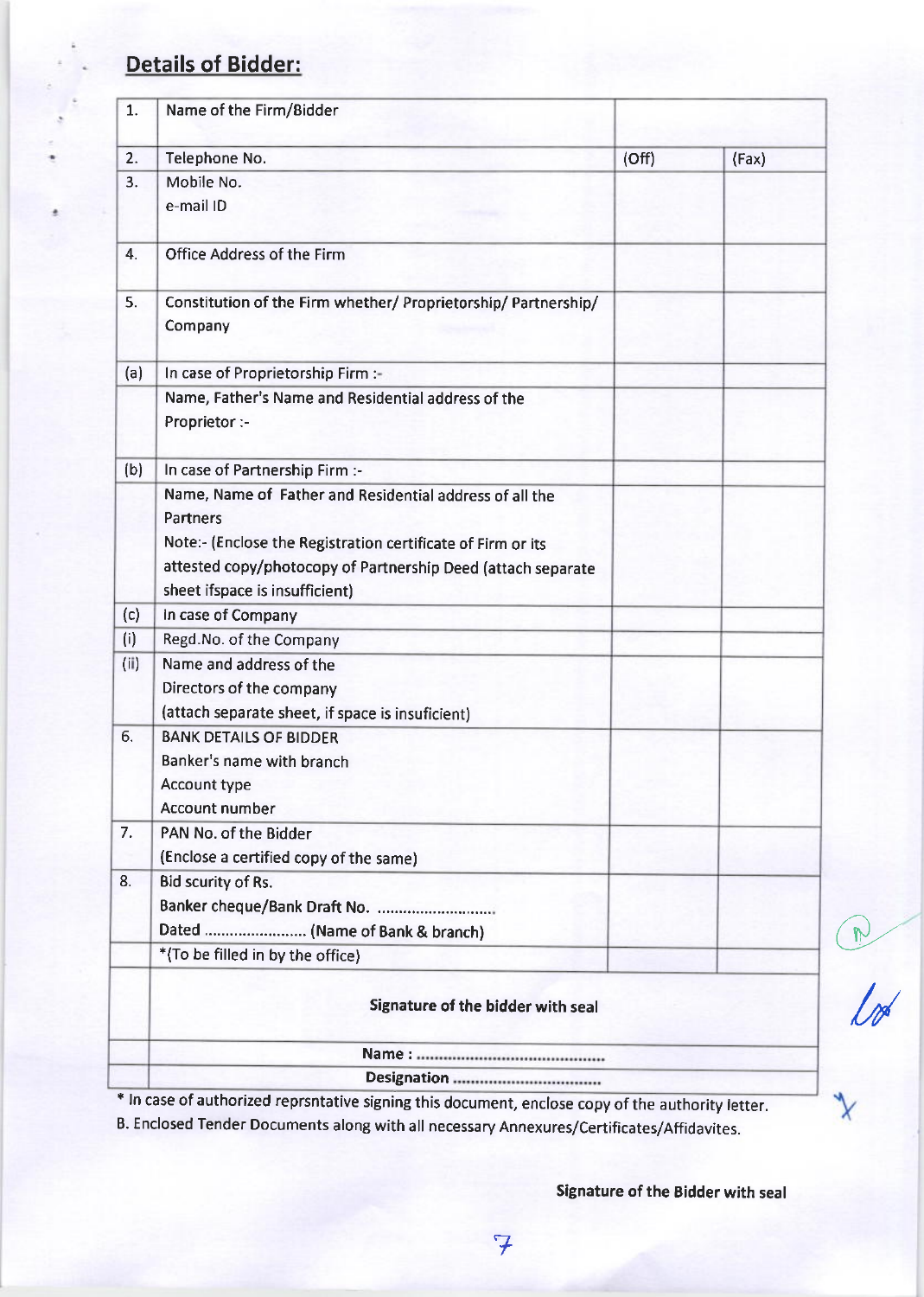<sup>a</sup>

k

#### COMPLIANCE WITH THE CODE OF INTEGRITY AND NO CONFLICT OF INTEREST:-

Any person participating in a procurement process shall-

- a) Not offer any bribe, reward of gift or any material benefit either directly or indirectly in exchange for an unfair advantage in procurement process or to otherwise influence the procurement process;
- b) Not misrepresent or omit misleads or attempts to mislead so as to obtain a financial or other benefit or avoid an obligation;
- c) Not indulge in any collusion, Bid rigging or anti competitive behavior to impair the transparency, fairness and progress of the procurement process;
- d) Not misuse any information shared between the procuring entity and the bidders with an intent to gain unfair advantage in the procurement process;
- e) Not indulge in any coercion including impairing or harming or threatening to do the same, directly or indirectly, to any part or to its property to influence the procurement process;
- f) Not obstruct any investigation or audit of procurement process,
- g) Disclose conflict of interest, if any, and
- Disclose any previous transgression with any entity in India or any other country h) during the last three years or any debarment by any other procuring entity.

#### CONFLICT OF INTEREST:-

The bidder participating in a bidding process must not have a conflict of interest. <sup>A</sup> conflict of interest is considered to be a situation in which a party has interests that could improperly influence that party's performance of official duties or responsibilities, contractual obligations, or compliance with applicable laws and regulations.

- A Bldder may be considered to be in conflict of interest with one or more parties in bidding process if, including but not limited to: 7.
- Have controlling partners/shareholders in common; or a,
- Receive or have received any direct or indirect subsidy from any of them; or b.
- Have the same legal representative for purposes of the Bid; or c.
- Have a relationship with each other, directly or through common third parties, that puts them in a position to have access to information about or influence on the Bid of another bidder, or influence the decision of the procuring entity regarding the bidding process; or d.
- The bidder participates in more than one Bid in a bidding process. Participation by a bidder in more than one Bid will result in the disqualification of all Bids in which the bidder is involved. However, this does not limit the inclusion of the same subcontractor, not otherwise participating as a bidder, in more than one Bid; or e,
- f. The bidder or any of its affiliates participated as a consultant in the preparation of the design or technical specifications of the goods, works or services that are the subject of the Bid; or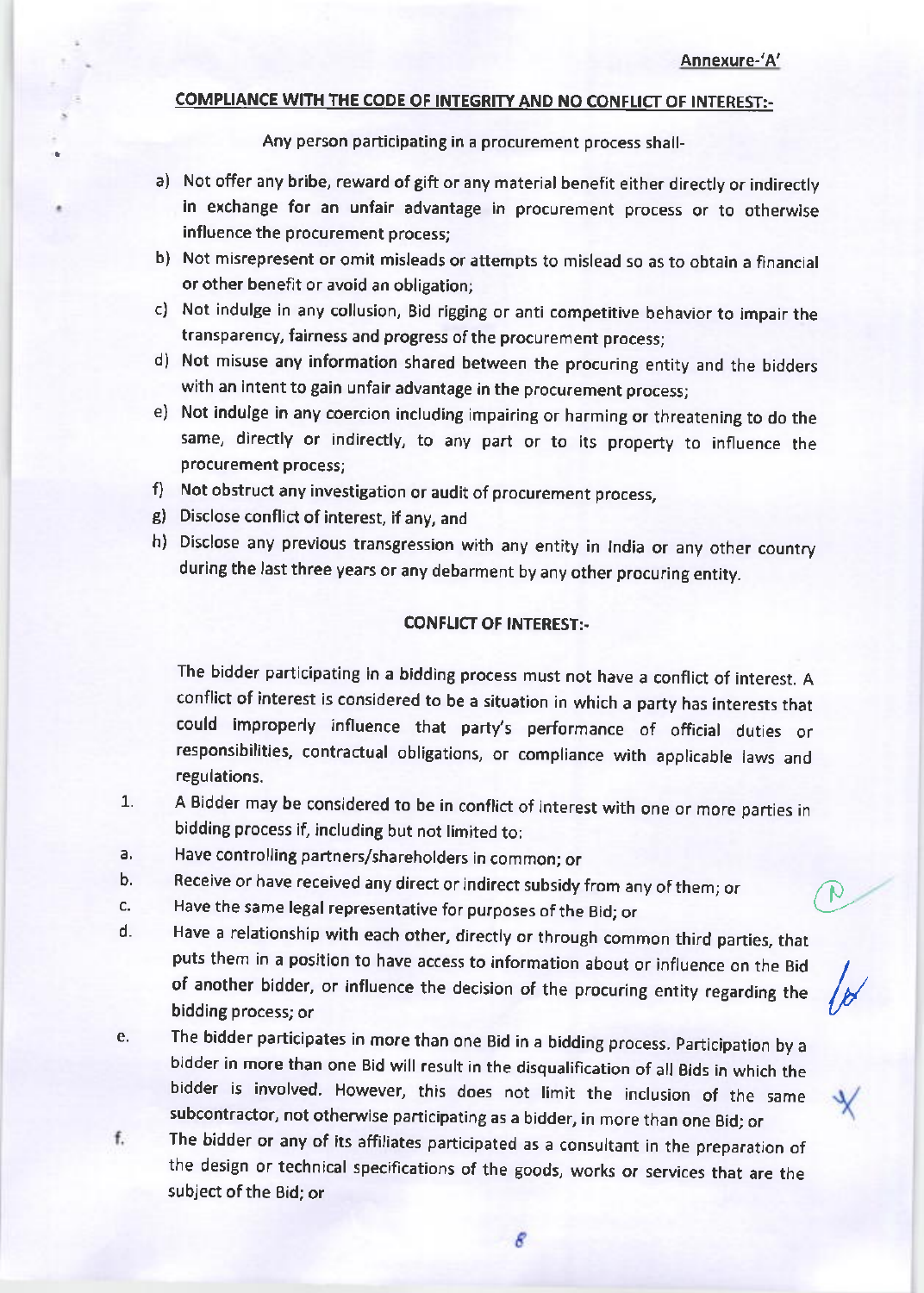g. The bidder or any of its affiliates has been hired (or is proposed to be hired by the rocuring Entity as engineer-in charge/consultant for the contract.

Date:

 $\bullet$ 

Signature of Bidder with Seal Name: Designation: Address:

 $\bigcirc$ 

//

3